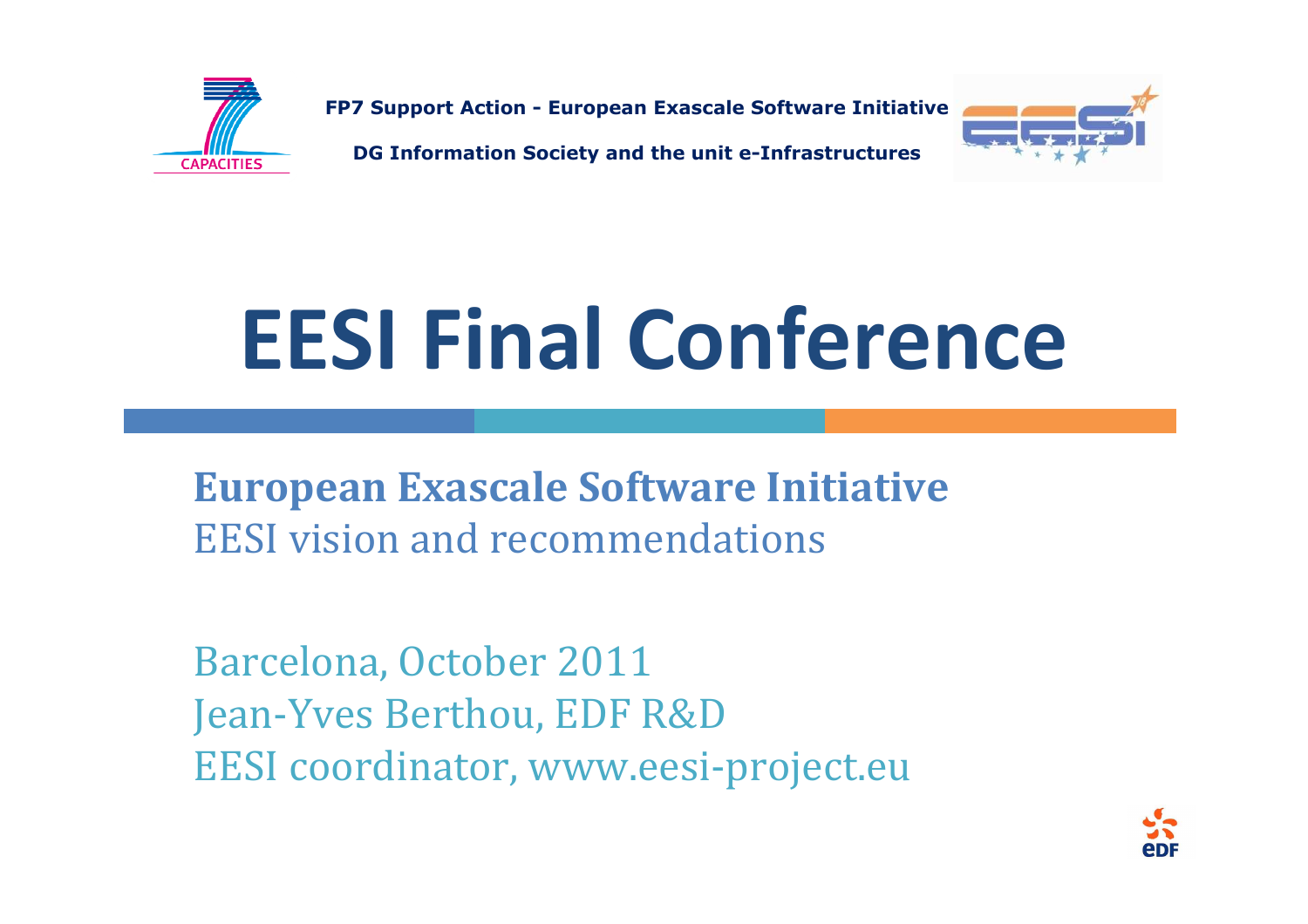# Agenda



e<sub>DF</sub>

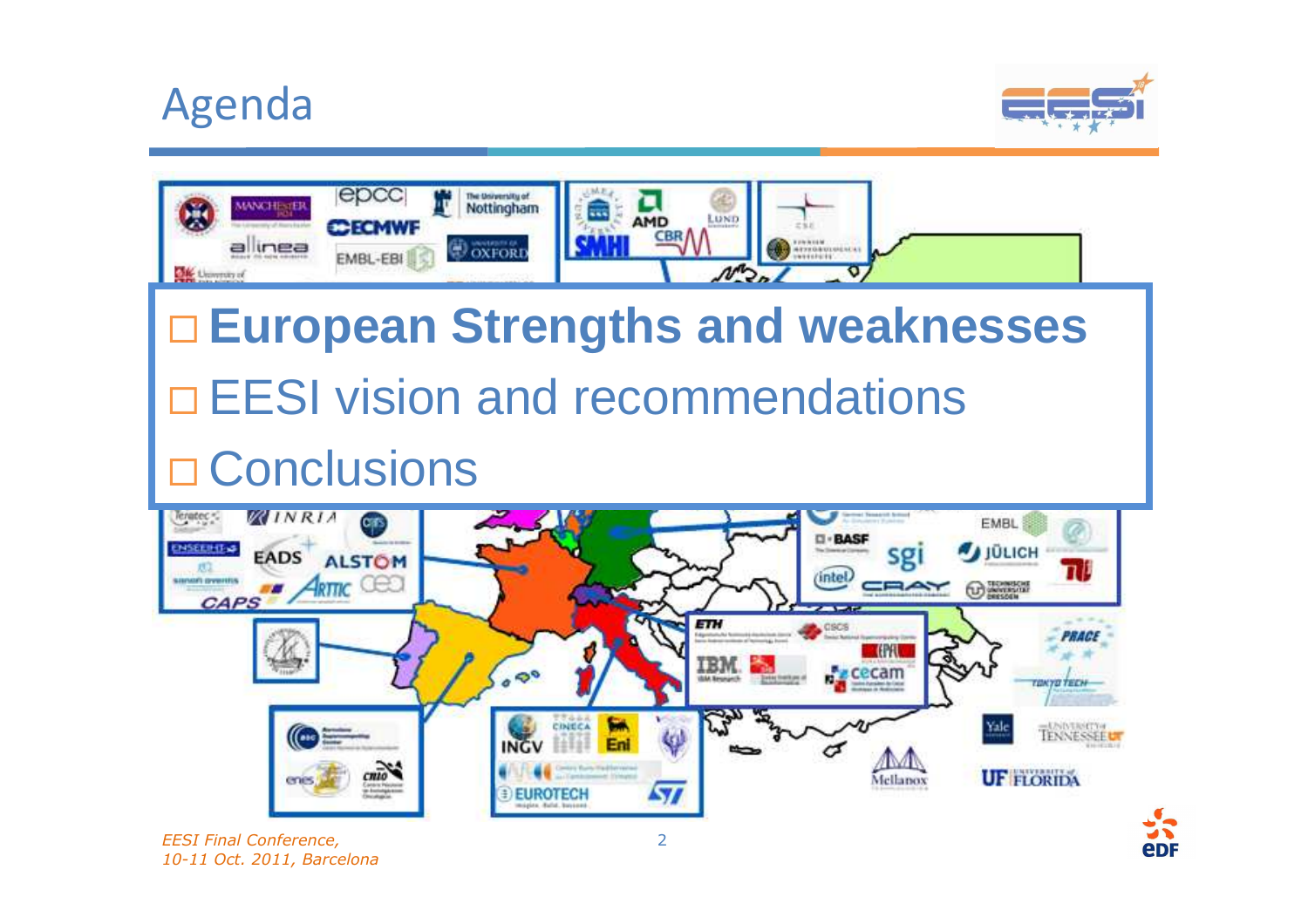

## **European Strengths (1/2)**

- □ PRACE …
- **EXECUTE:** HPC already intensively used in academy thanks to PRACE and in industry: Energy (TOTAL, EDF), Aeronautic(AIRBUS), Finance, Defense&Security, …
- □ Applications (2011 IDC survey) :
	- 83% developed in Europe, 66% of IP in Europe
	- **Leader in various scientific fields, supported by community** organizations (CECAM, ENES, ELIXIR/European Bioinformatics Institute): astrophysics/cosmology, fusion research, materials sciences, life science, i.e Ab initio, astrophysical, molecular dynamics, Large Eddy Simulation, combustion codes, bioinformatics tools for data mining
- In some of these domains Europe has shown its capacity to support long term and costly efforts (x100 man.years/code).

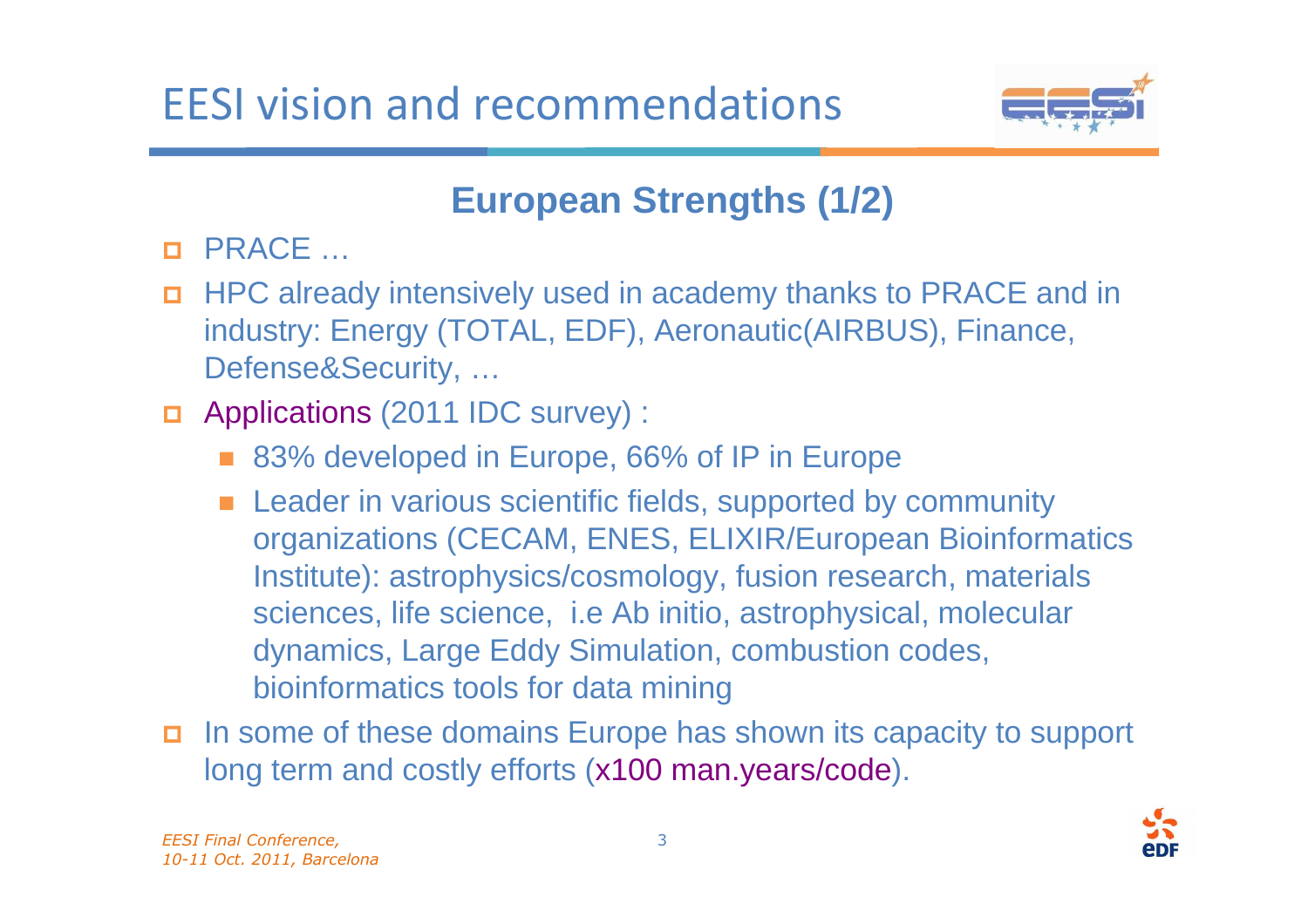

## **European Strengths (2/2)**

- - Hardware: Europe has all the competences to build an Exascale computer by the end of this decade with European technologies
- **D** Applied math.: Europe has one of the best scientists in applied mathematics, many existing scientific libraries either developed in Europe or significant European input to US-led/international projects
- - Software: Europe has leading position in some software areas: performance tools design and development, a long-standing activity in runtime design, system design (mobile, network, energy efficiency), simulation frameworks/coupling tools, meshing tools

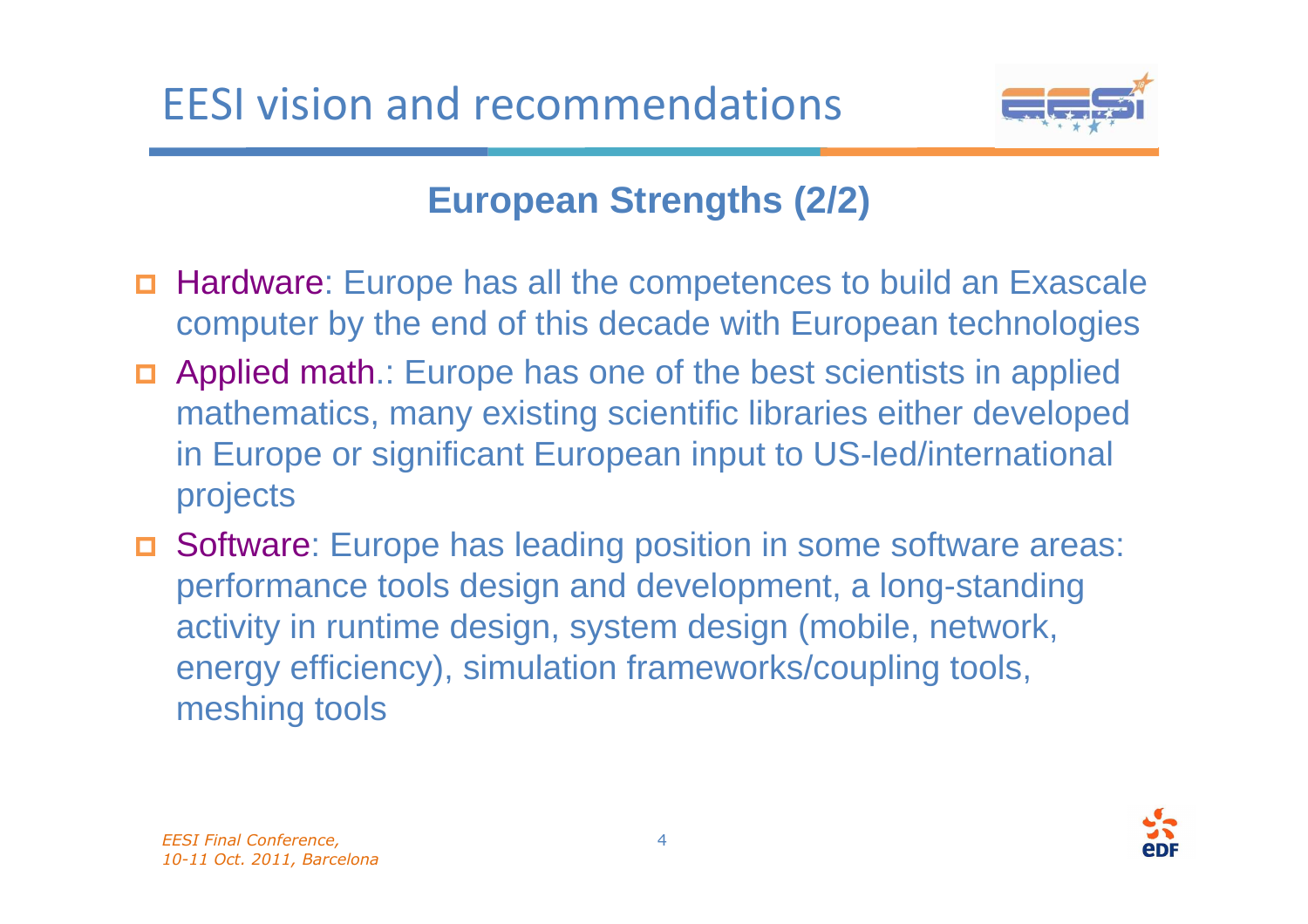

## **European weaknesses (1/2)**

- n Not clear how European ISV are preparing the coming of Exascale
- □ Europe: 30% HPC market, 1% of HPC revenue (BULL)
- Simulation as a single program is not as strongly supported as observations and experiments (ITER, LHC)
- From a technical point of view:
- Lack of coordination in the development of HPC software,i.e often few isolated centres within Europe developed scientific l<mark>ibraries</mark> which are integrated in US *de facto* standard.
- **D** Not enough participation in the definition of new standards for programming (MPI, OpenMP, C++, Fortran, …)

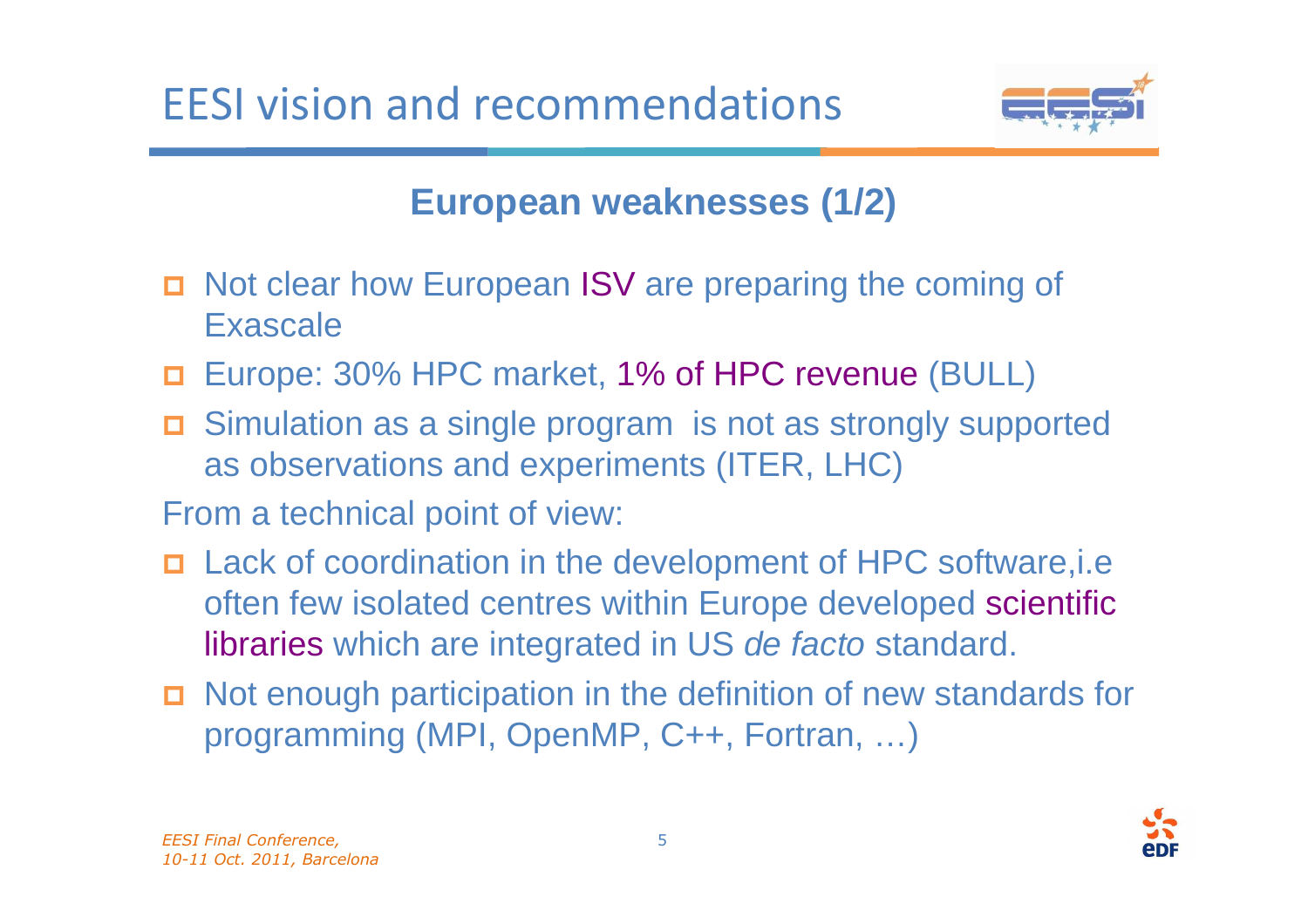

#### **European weaknesses (2/2)**

n Applications in various areas where European has a leadership position, will need to be redesigned, i.e Materials/Molecular Mechanics, Climate models, Life Science (molecular dynamics, Quantum Chemistry, Sequence Analysis, Protein docking,/3D structure, Chemo-informatics), some engineering domains (structural mechanics).

#### These applications represent X1000 man.year of development

- Lack of critical mass on some critical software domains: OS, compilers, MSG passing libraries, File system, hybrid core design
- EESI Final Conference, 6- Lack of unified data layer for Bio-Data, most of databases are non-European

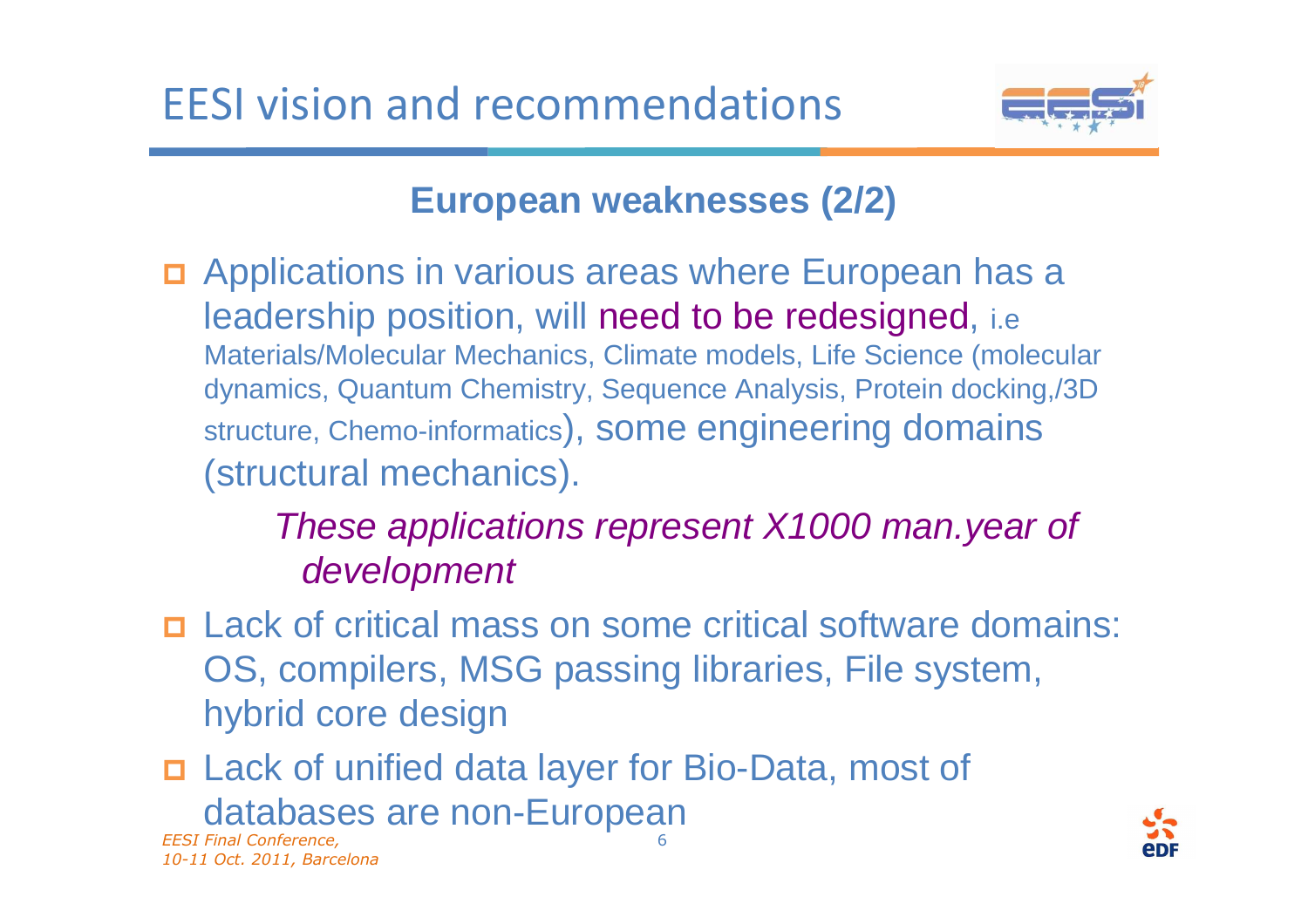# Agenda



e<sub>DF</sub>

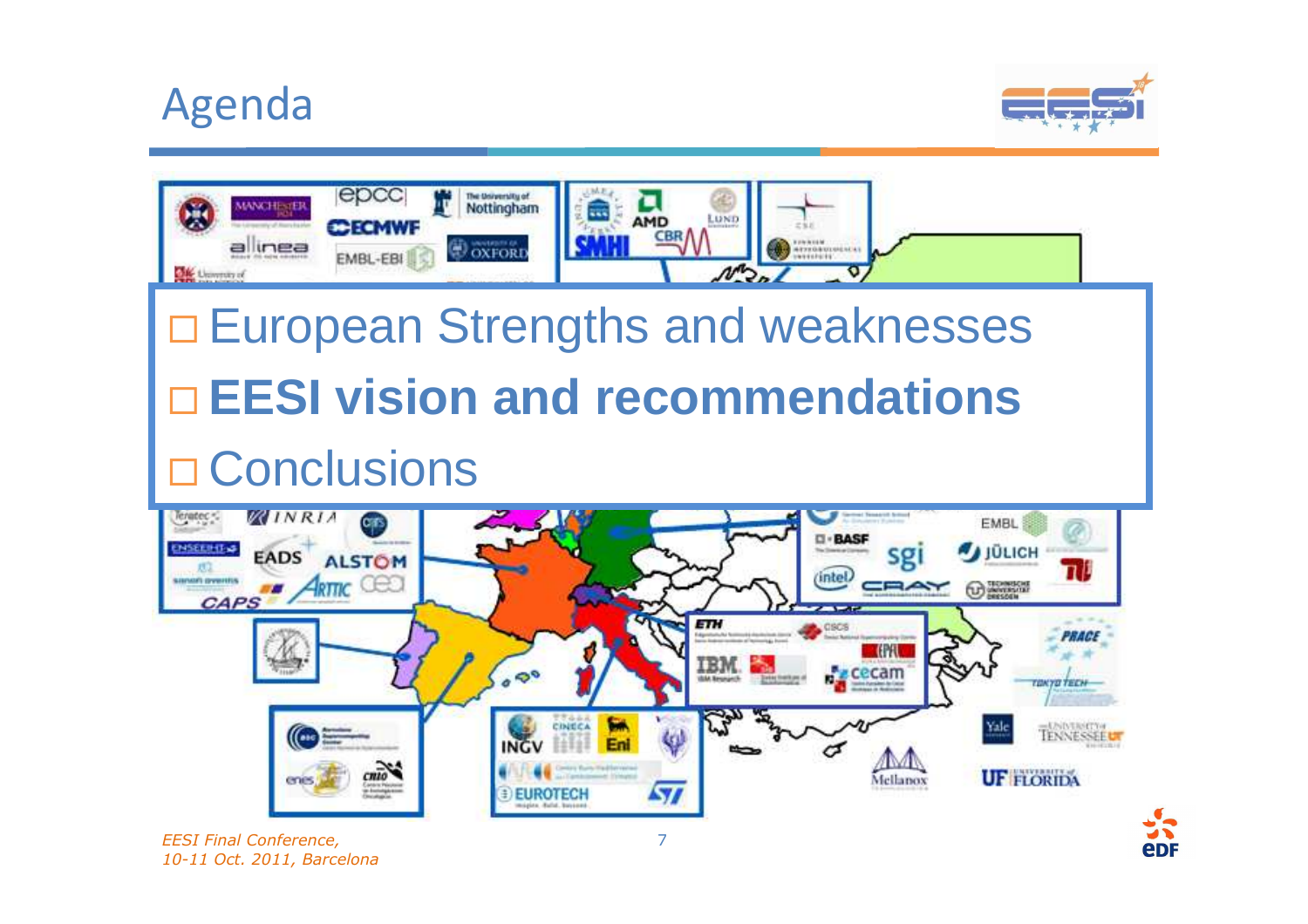

# **EESI recommendations**

- $\Box$ **General statement**
- $\Box$ **Funding strategy and organization**
- - **Funding targets**
	- $\mathbf{r}$ Research and Development projects
	- $\mathbf{r}$ co-design centers,
	- $\mathcal{L}_{\mathcal{A}}$ Technological transfer
	- $\mathcal{L}_{\mathcal{A}}$ Exascale hardware platform
	- Education and training in High Performance Computing  $\blacksquare$
- -**Budget**
- $\Box$ **European and international governance**

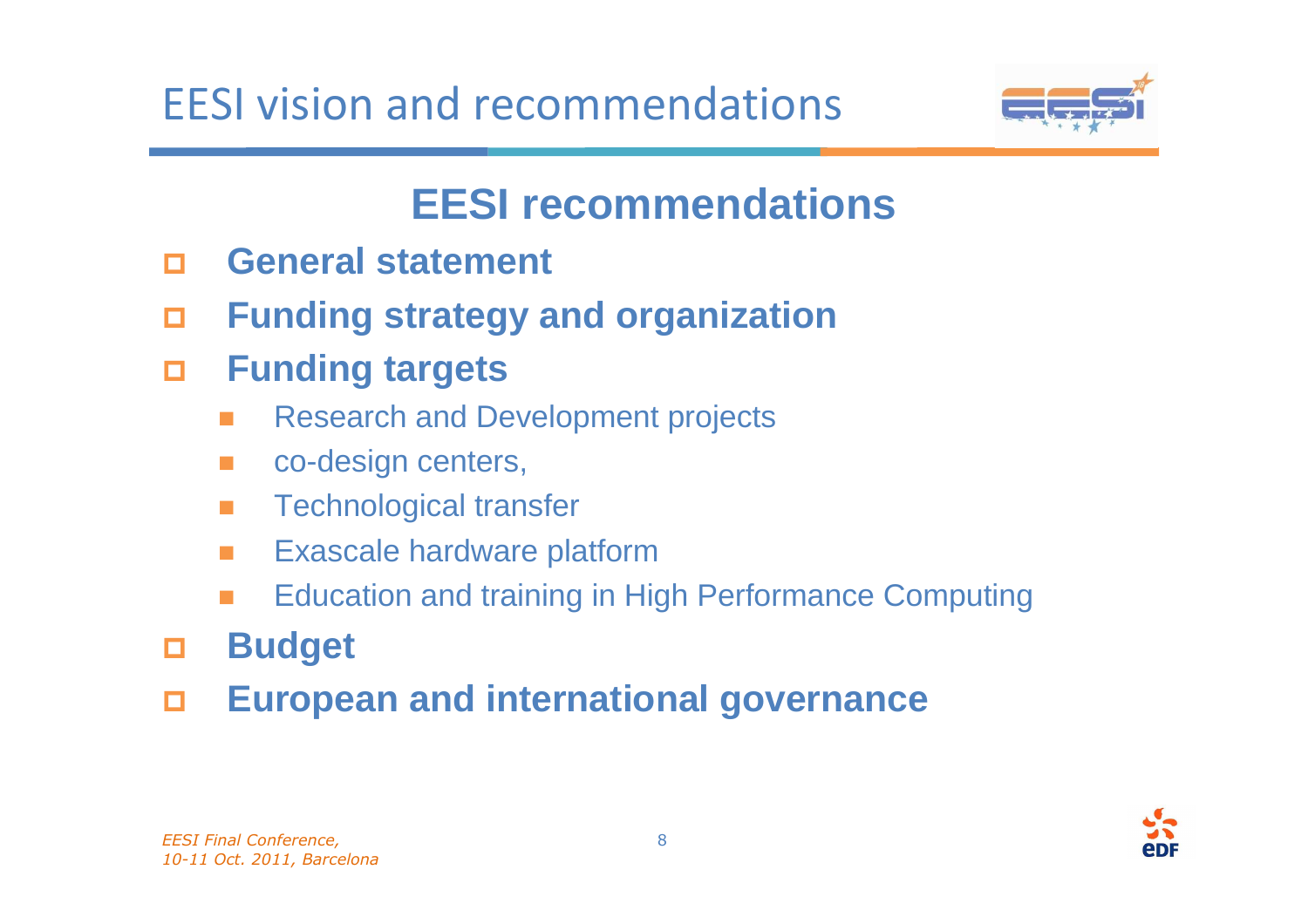

## **EESI recommendations – general statement**

Need for a sustainable, long term, coordinated effort

- $\Box$  **Fund** strategic projects where Europe is strong and able to federate significant critical mass
- $\Box$  Insure the coordination of European efforts with the rest of the world, in particular:
	- П on strategic areas where Europe lack of critical mass and,
	- in World wide initiatives in those that Europe has more value
- $\Box$  Reinforce Multi-disciplinary HPC Centers providing support in terms of code development, porting and optimization as well as algorithm development
- $\Box$  Foster the development of community organizations (CECAM, ENES, EBI…), forming networks between scientific groups, disseminating knowledge within specific scientific domains and identifying demanding and grand challenge problems in the domains and ensure their link with community specific co-design centers
- $\Box$ Promote open source development while enabling commercial exploitation

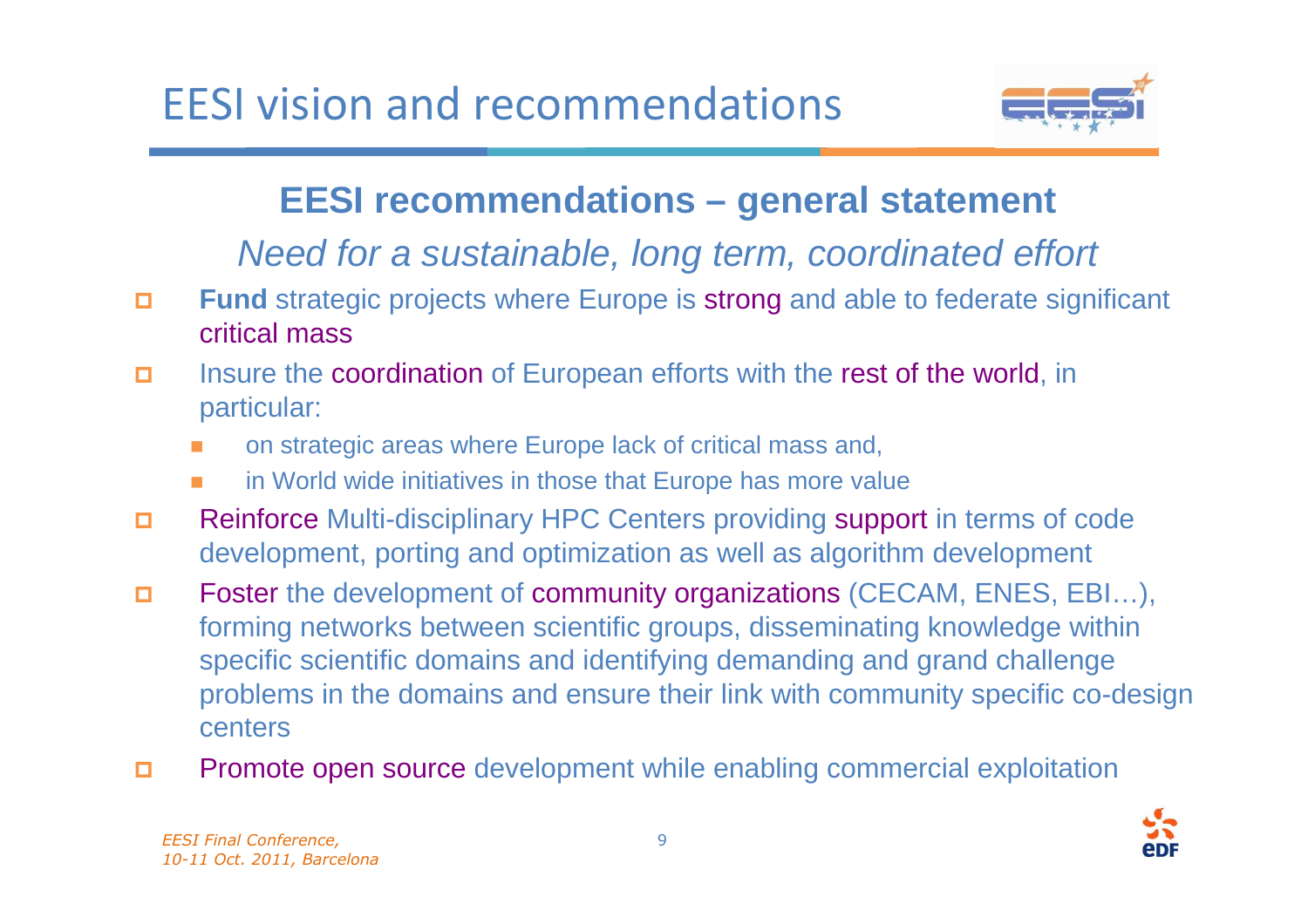

## EESI recommendations – funding strategy and organization

Defining the right Work Programs, with the right agenda, funding the right teams with the right budget

- <sup>a</sup>cross-thematic European program dedicated to Exascale, :

- e-infrastructure, ICT research, <u>DG INFSO</u>
- × Weather, Climatology and Earth Sciences, DG CLIMA
- × Energy, Environment, DG ENERGY
- Specific domains (Life science, Health, Fundamental sciences, Industrial technologies…), DG RESEARCH & INNOVATION

=> Comparable in size and time span to LHC or ITER programs

□ a coordination between EC and National European funding agencies

# A 20 years agenda

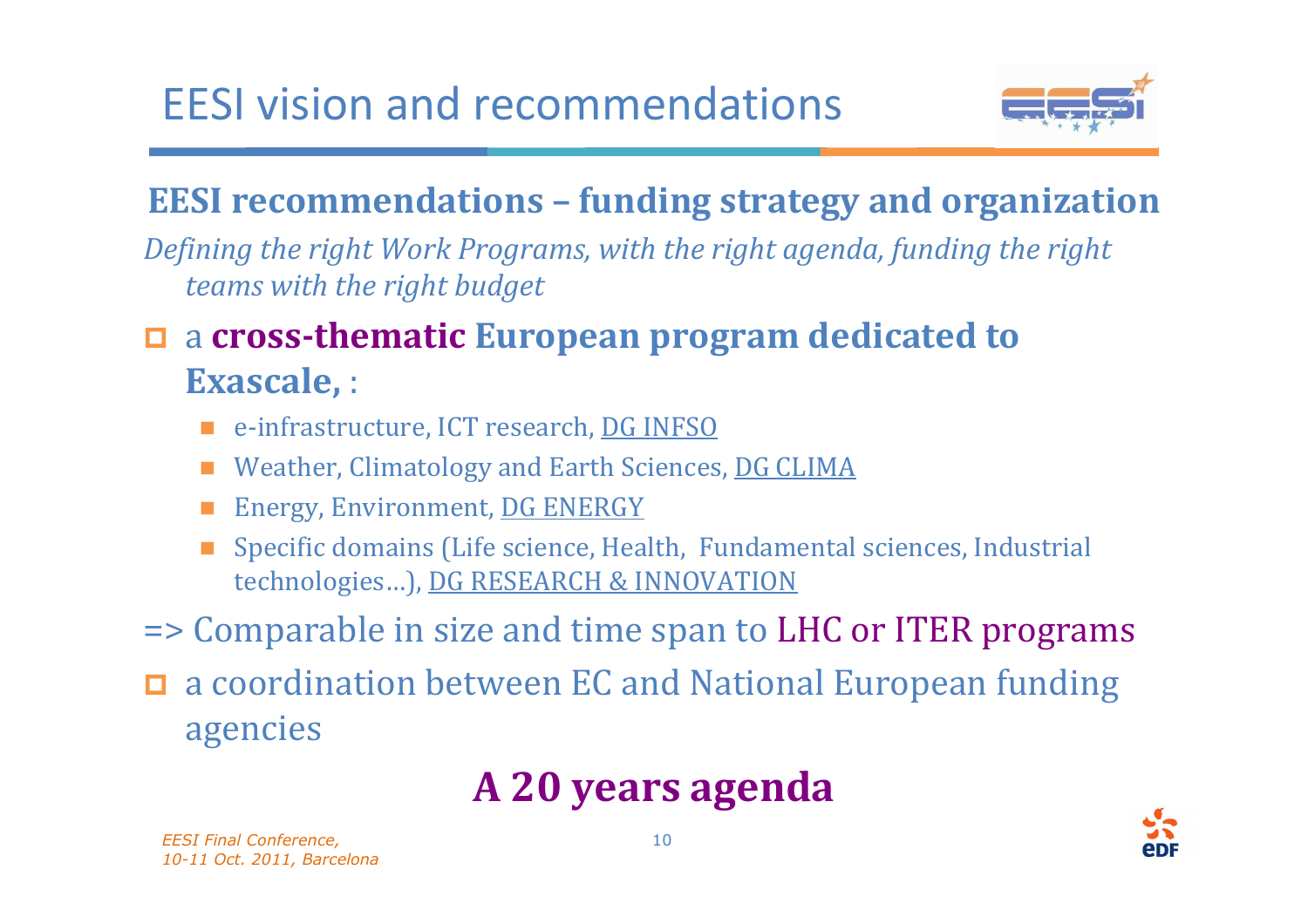

## **EESI recommendations – funding targets**

- $\Box$  **Fund Research and Development projects** implementing the EESI/IESP Technological Exascale roadmap, both hardware and software items, **monitored** and coordinated by a High level EC body dedicated to HPC-Exascale.
- - **Fund co-design program**, mixing vendor-application community-CS&MA specialists, targeted **Grand Challenge Applications**
- - **Fund**, organize and monitor the **technological transfer** of Exascale projects into products through a European Exascale Software Center

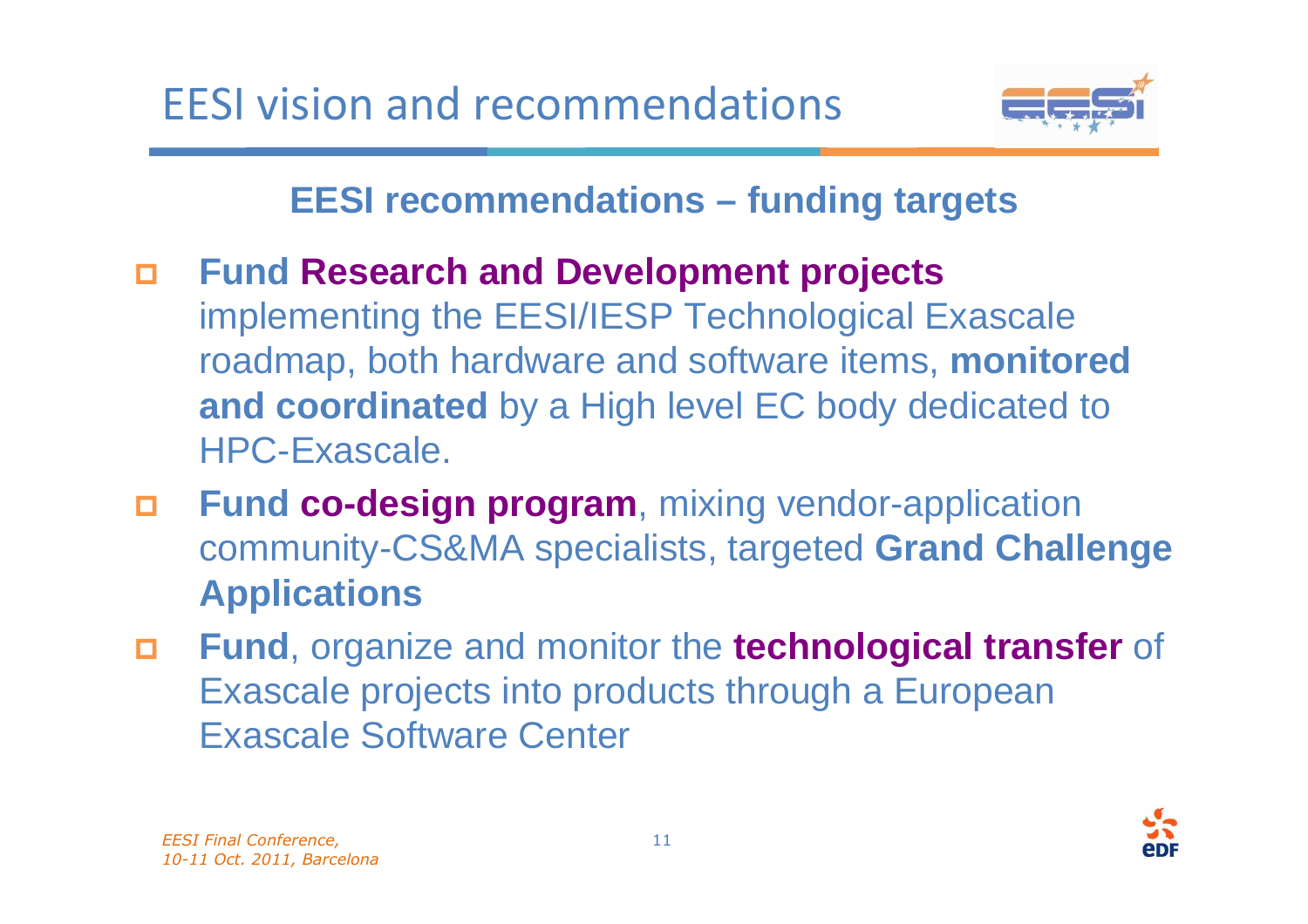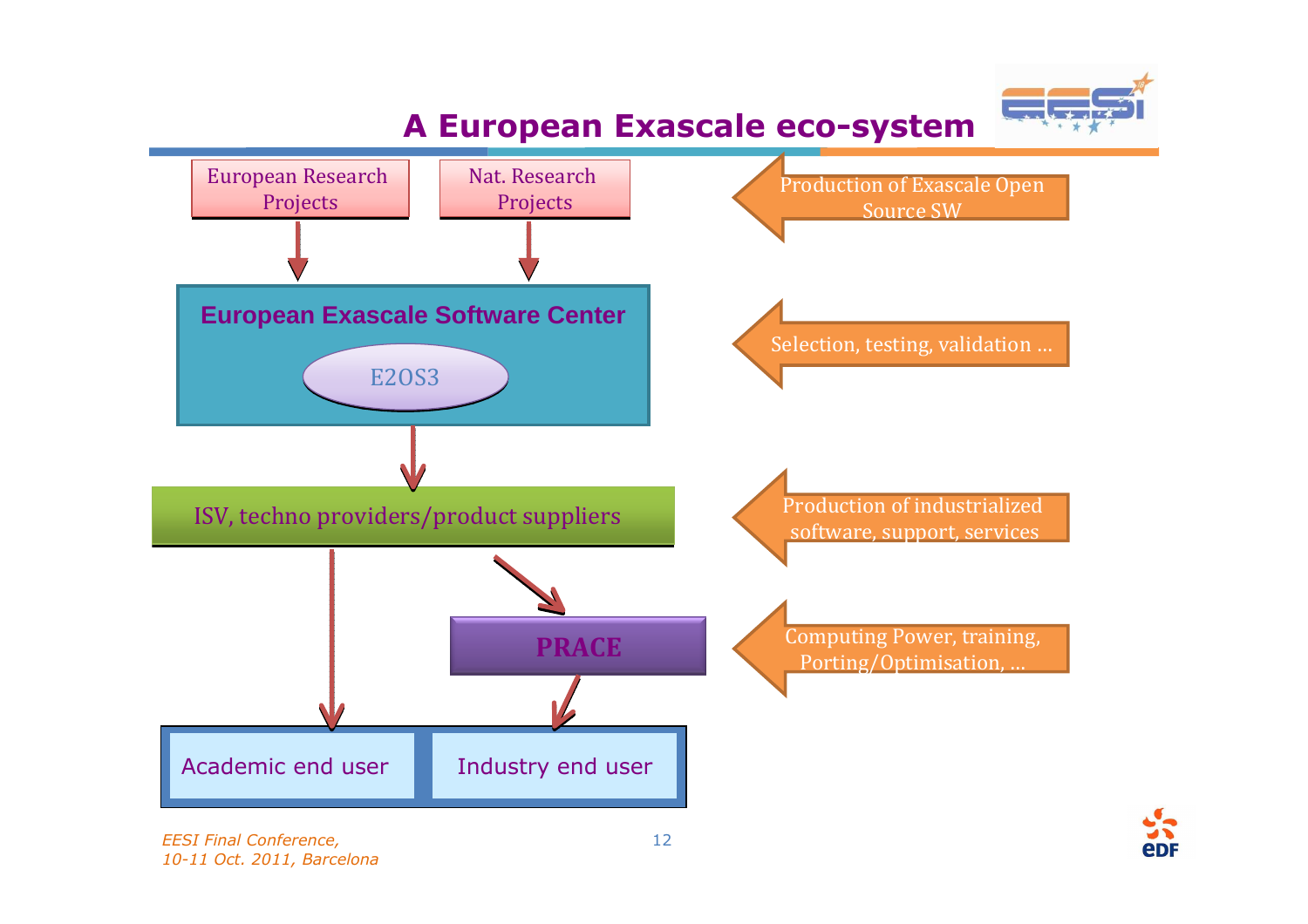



## **EESI recommendations – funding targets**

- $\Box$  **Fund** 2 to 3 R&D projects **each** aiming at delivering one Exascale hardware platform in Europe
- $\Box$  **Fund** Education and training in High Performance **Computing**

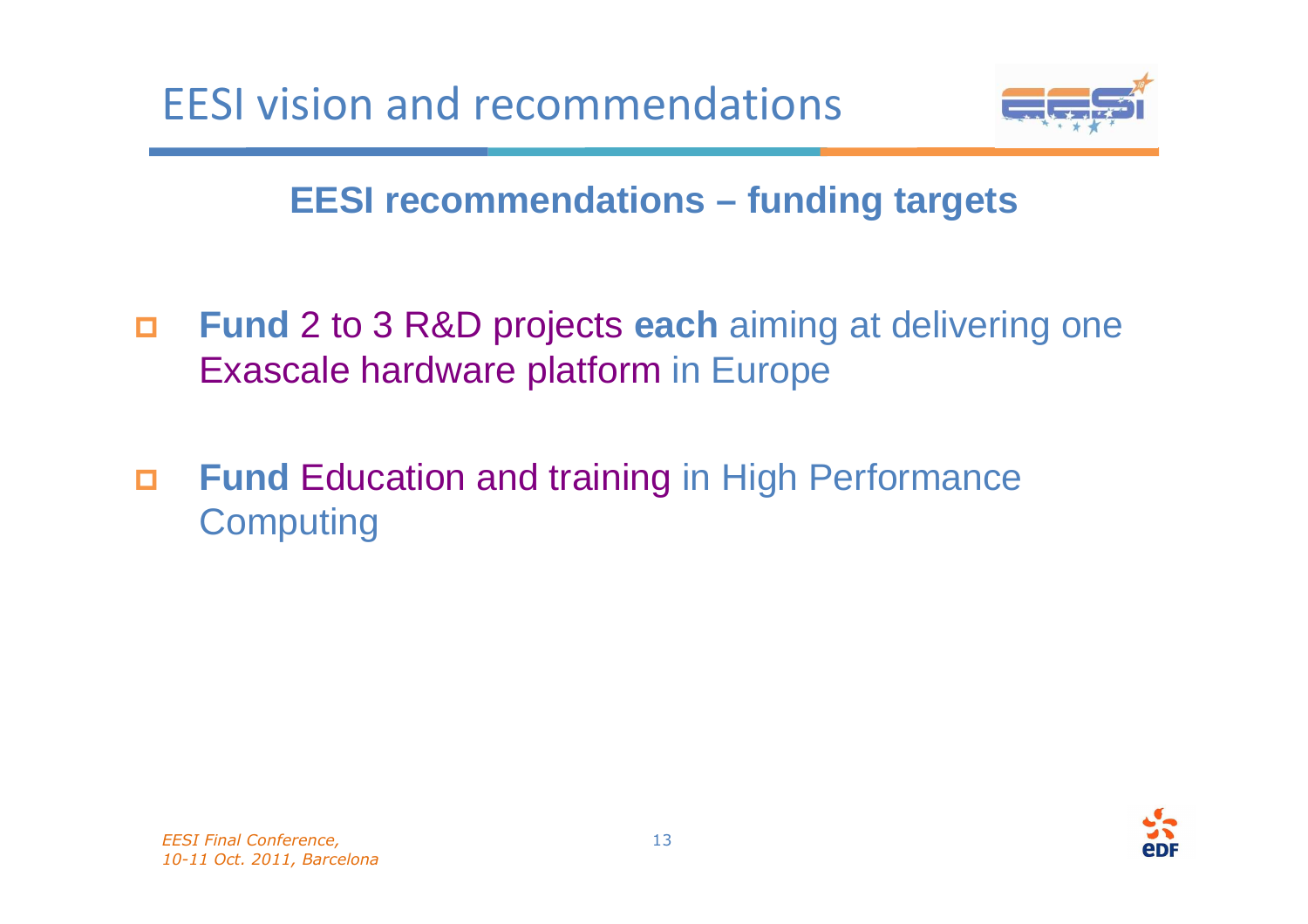EESI vision and recommendations



**EESI recommendations – funding targets**

## **R&D projects**

- **Code redesign, rewriting for Exascale:** ex. Materials/Molecular Mechanics, Climate  $\Box$ models, Life Science (molecular dynamics, Quantum Chemistry, Sequence Analysis, Protein docking,/3D strucure, Chemoinformatics)
- $\Box$ **Unified Multiscale/Multiphysics simulation framework, enabling coupling of (parts)** legacy and new generation (parts of) codes/librairies, component based architecture
- $\Box$  **Applied mathematics:** scientific libraries, innovative algorithmic developments and numerical methods (ultra-scalable, multi-level and type of parallelism, fault tolerant, memory thrifty), e.g iterative methods for handling resilience issue
- $\Box$ **Pre and post treatment tools and Big DATA management:** meshing (up to x100 billions cells, adaptive, automatic refinement, …), visualization (of large data set, of statistical data, measured or computed), data mining, unified data layer for Bio-data
- **Verification &Validation, Uncertainty Quantification, Data Assimilation** (climate,  $\Box$ emerging in earth science and engineering apps), probabilistic and stochastic models (earth science), coupling between stochastic and deterministic methods
- -**Cross cutting issues** : energy efficiency, resilience, programming models, data management, program performance**,** Information System e-infrastructure -urbanism network, data, computing, working mode (store or compute, localization of Data, PTI)

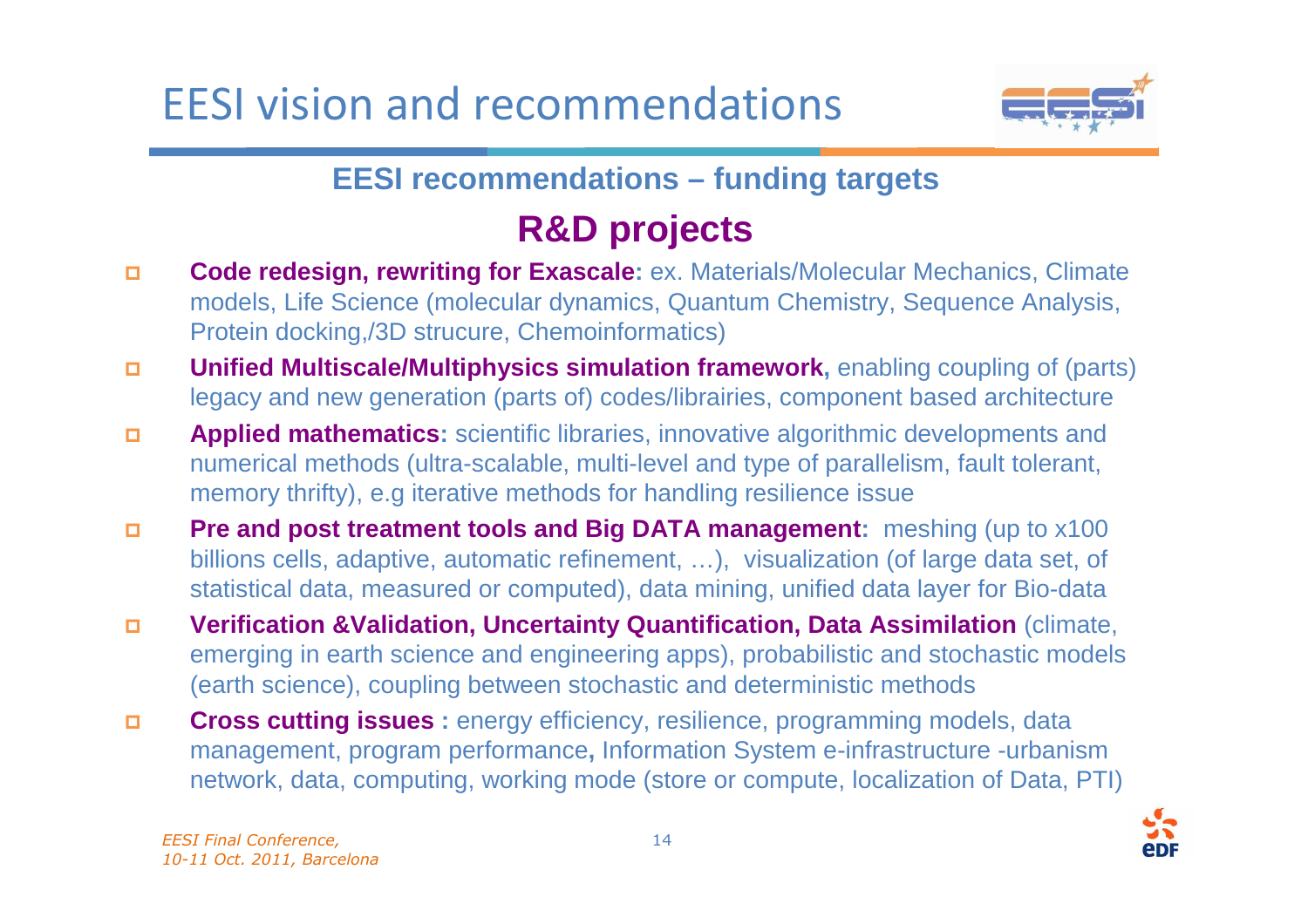

#### **EESI recommendations – funding targetsCo-design program**

- **Fund co-design program**, between 5 to 10 projects targeted **Grand Challenge Applications**, mixing hardware specialist-application community-Computer Scientist &Applied Mathematics specialists (relaying on the so called tiger teams (IDC report)):
	- m. Life Science&Health, focus on tissue simulation, molecular dynamics, cell Simulation, genome sequencing and personalized medicine, expected impact on cancer, heart, diabetes, kidney, bone, blood,etc…
	- Climate and earth Science  $\mathcal{L}_{\mathcal{A}}$
	- $\mathcal{L}^{\mathcal{L}}$ **Engineering** 
		- $\overline{\phantom{a}}$ Energy applications (Oils&Gas, renewable, Nuclear)
		- $\overline{\phantom{a}}$ Transport (Aeronautics & Automotive)
	- $\mathcal{L}^{\mathcal{L}}$ Fundamental Science
	- **COL** General algorithmic support and libraries

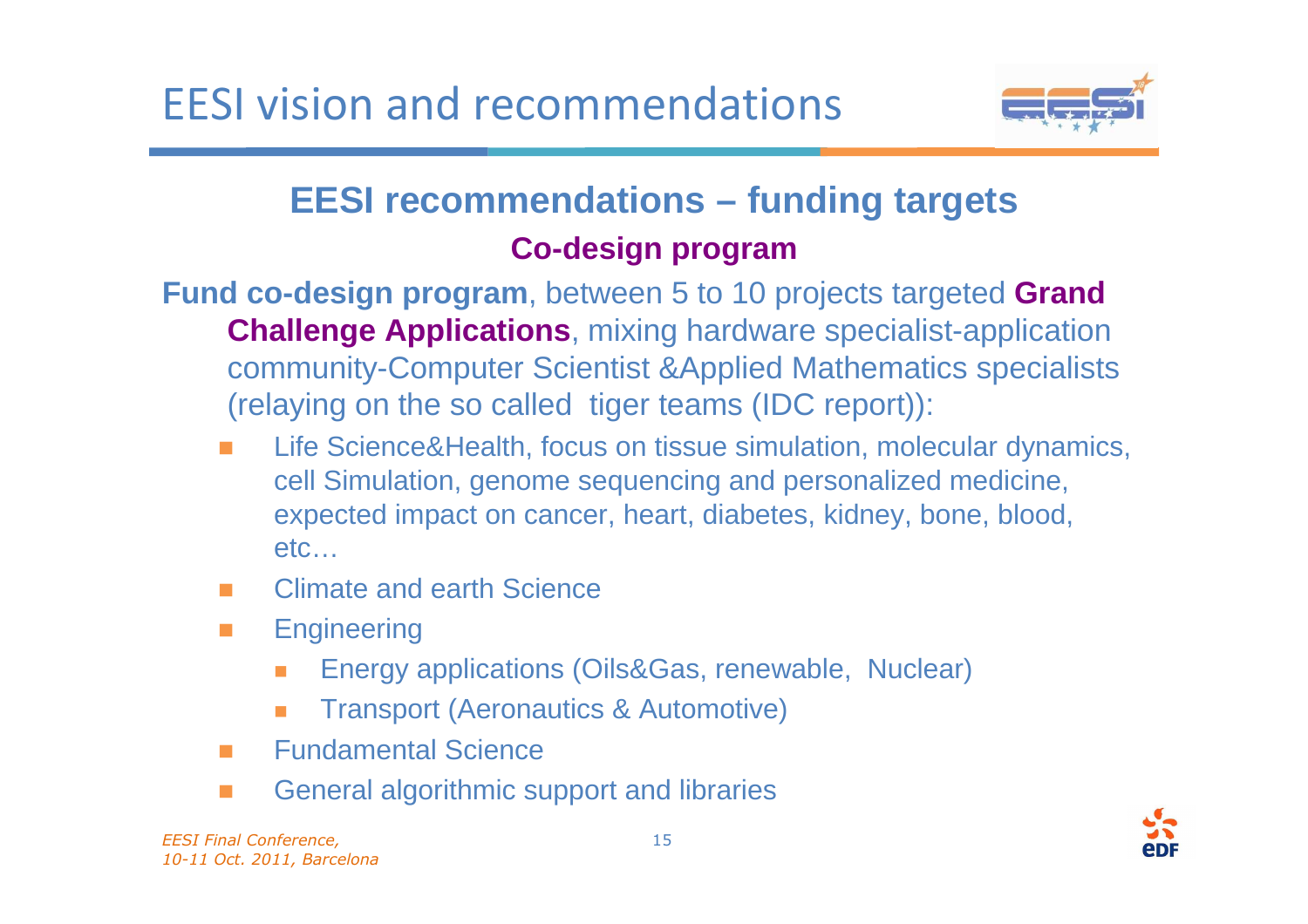

### **EESI recommendations – funding targetsTechnological transfer**

- - **Fund**, organize and monitor the technological transfer of Exascale projects into products through a European Exascale Software Center (could be an ETP)**:**
	- Testing (maturity), validation, eventually rewrite, … the European Exascale Open source software production
	- **COL** Specifying,developing, promoting API shared at the international level
	- Promote, organize links with vendors, ISV and service providers
- - **Fund support action** for providing credible support and maintenance structure, constant adaptation of libraries, codes, simulation framework to hardware (r)evolution and user needs
	- Encourage the widest dissemination of the produced software libraries and tools among the academic and industrial communities,
	- $\mathcal{L}_{\mathcal{A}}$  Favor collaborations aiming at their continuous improvement, thus growing the original investment made in producing these tools
	- $\mathcal{L}_{\mathcal{A}}$  Preserve the rights of each of the parties involved in their production (e.g. LGPL license)

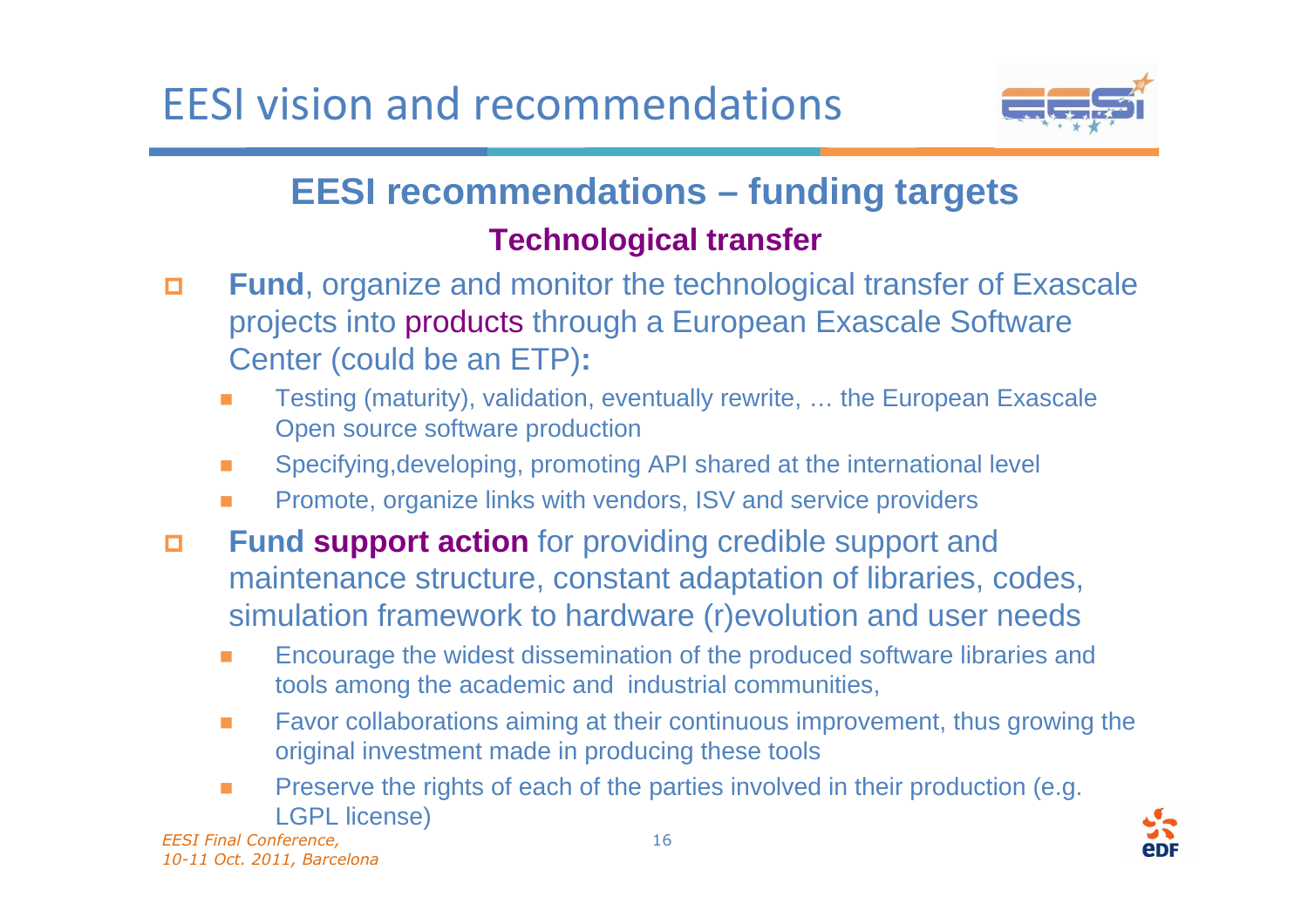

### **EESI recommendations – funding targetsEducation and training in High Performance Computing**

- $\Box$ **Technical** : new programming schemes, efficient mapping of algorithms to hardware and knowledge of memory hierarchies and data access over different levels of hardware implementations, porting and optimization or re-design of simulation codes for a specific exa-scale machine, data management(data analysis, visualisation), (use of/development of) scientific libraries, benchmarking/performance analysis
- $\Box$ **Strategic:** train the next generation of computational scientists and engineers, attract and retain young scientists
- $\Box$  **Type**: educational programs in terms of master or PhD programs and training of scientists on the postdoctoral or senior scientist level.
- $\Box$  **Format: co-education centers**, need for scientists who have both a deep knowledge in scientific disciplines, in software design andhardware architectures, extend the formation with the complementary aspect of system -design and -engineering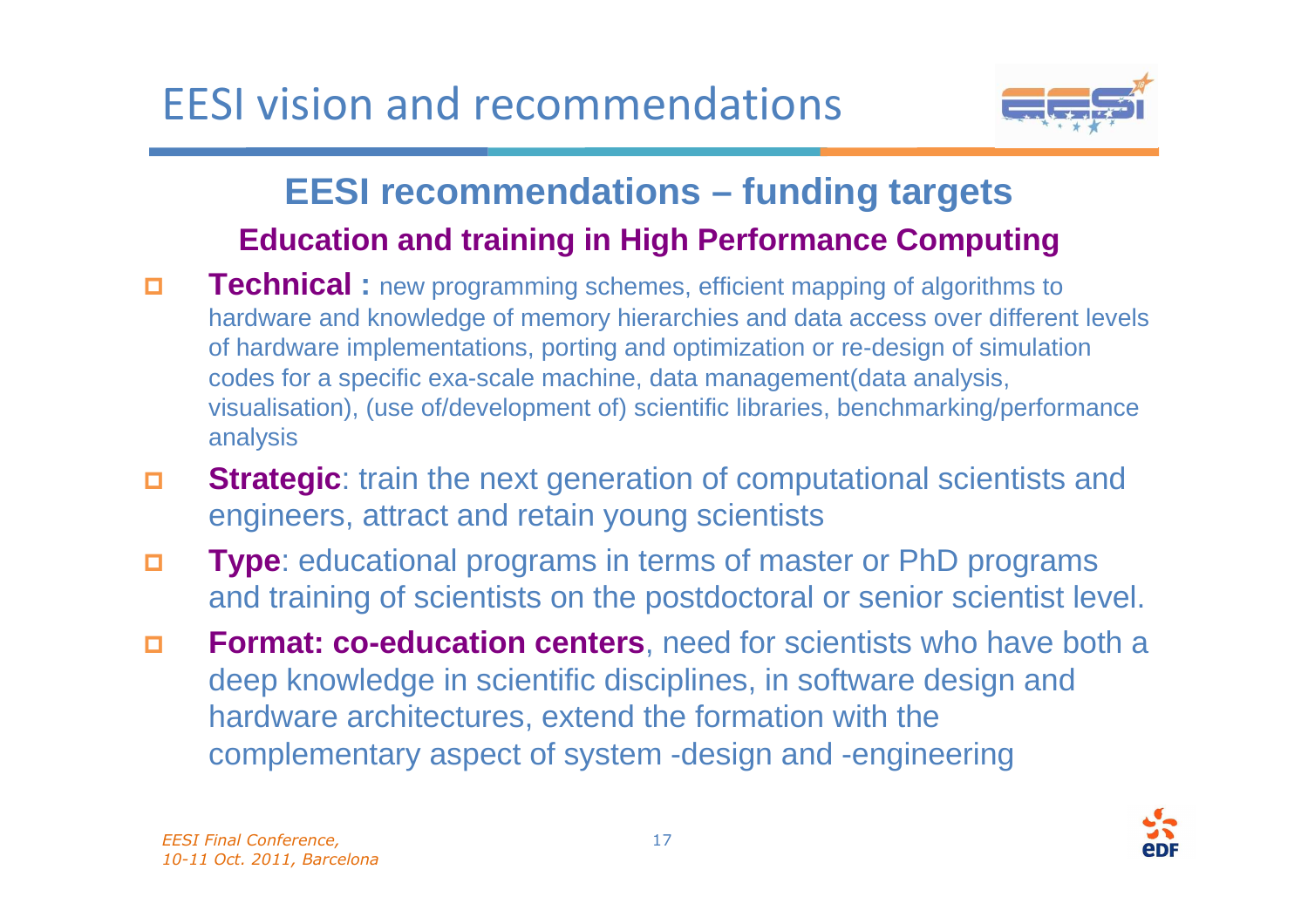EESI vision and recommendations



# **EESI recommendations – funding targets**

#### **European Exascale hardware platforms**

#### **Fund** 2 to 3 R&D projects **each** aiming at delivering one Exascale hardware platform in 2020, because:

- $\blacksquare$  **need for different kind of architectures for different kind of needs**: weak and strong scaling, capacity/capability, big data oriented computers, field dedicated architectures-Anton like machine for Molecular Dynamics(?)
- $\mathcal{C}_{\mathcal{A}}$  **Exascale computing is a technological breakthrough compared to Tera and Petascale**, several technological options will have to be addressed
- **need competition between different providers** in order to have (at least) a world class  $\blacksquare$ vendor in Europe

#### **Proposal**:

٠ One platform built in Europe, integrated by a European vendor, with mainly European technology.

#### **Should not only target a prototype but a product**

■ One or two platforms developed in collaboration with non European partners (US, Japan, China, Russia, …) and possibly assembled in Europe

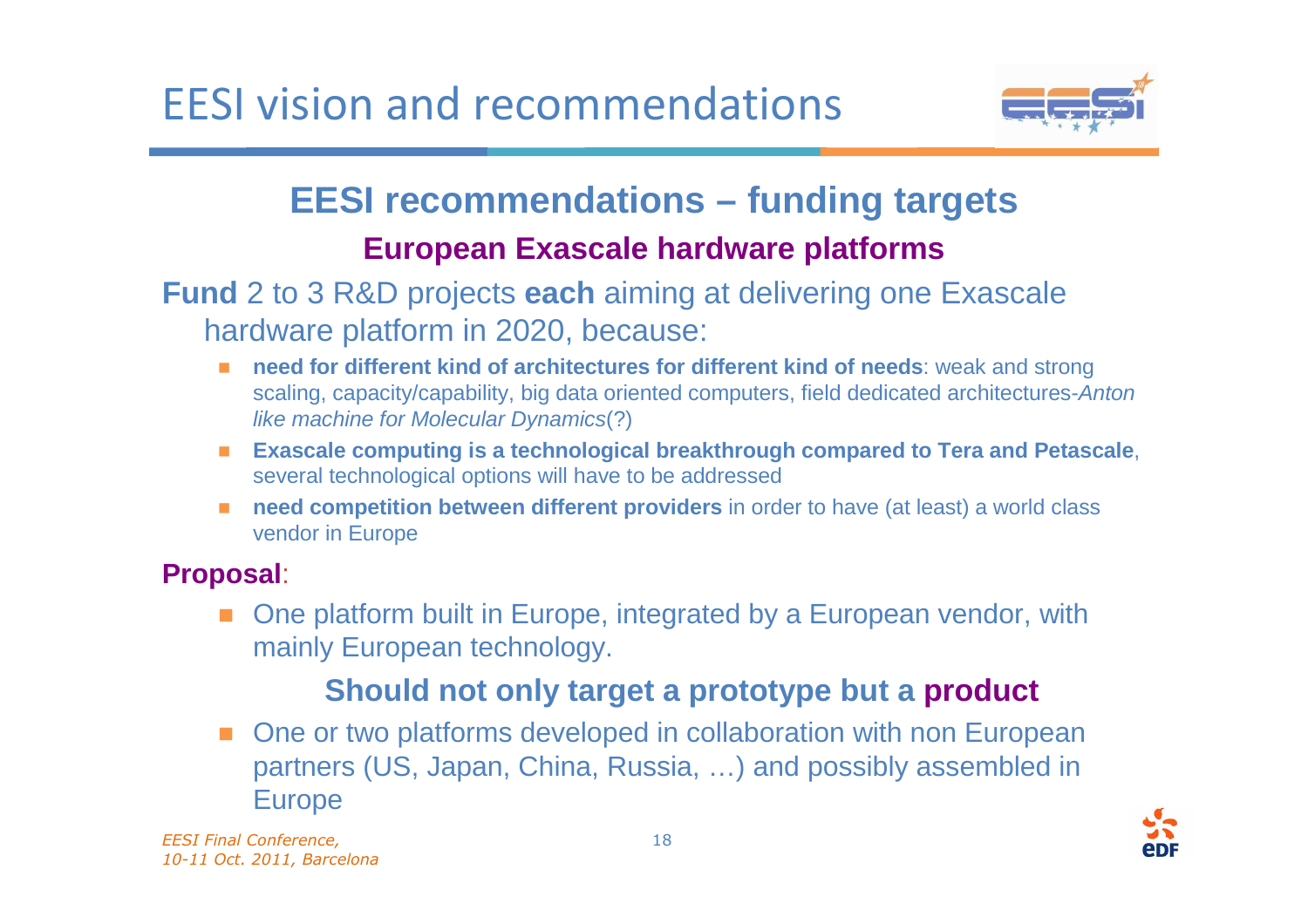

## **EESI recommendations – budget**

## **Global estimated budget : 2,5 to 3,5 billion euros over the next 10 years**

- **Research and Development projects:** 1000 Meuros during 10 years
- **Co-design program**: between 500 to 1000 Meuros for 5 to 10 codesign centers, during 10 years
- **Exascale hardware platforms:** , between 500 to 1000 Meuros for 2 to 3 platforms, during 10 years
- - **Technological transfer** through a European Exascale Software Center: 500 Meuros during 10 years

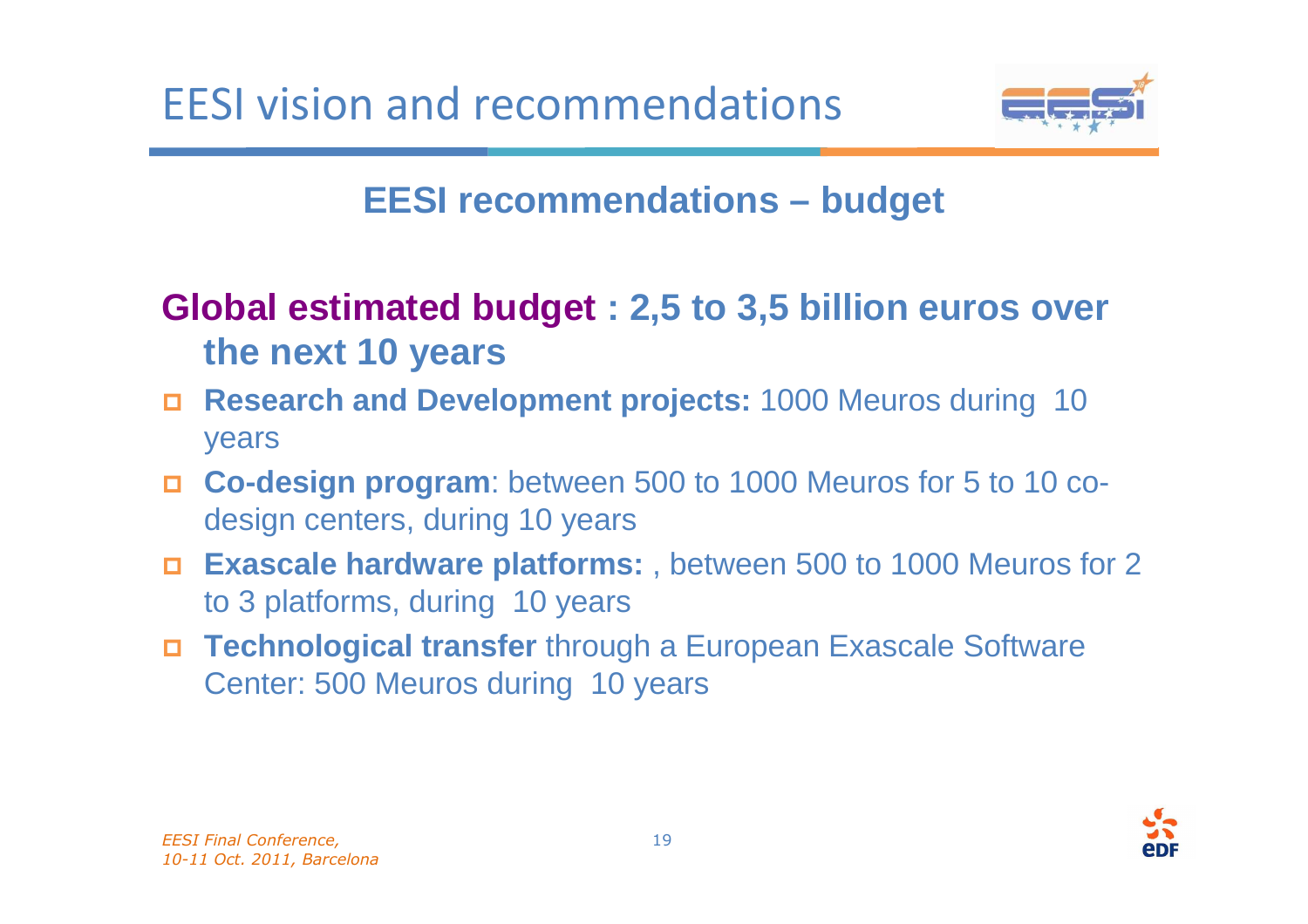# EESI vision and recommendations



#### **EESI recommendations – European and international coordination**

#### **Goals**:

- Insure the **coordination** of European efforts **inside Europe** and with the **rest of the world**
- Should contribute to implement the what, be sustainable, should look at precedence for the forums, such as OGF, OSS, FSIO, Linux, MPI

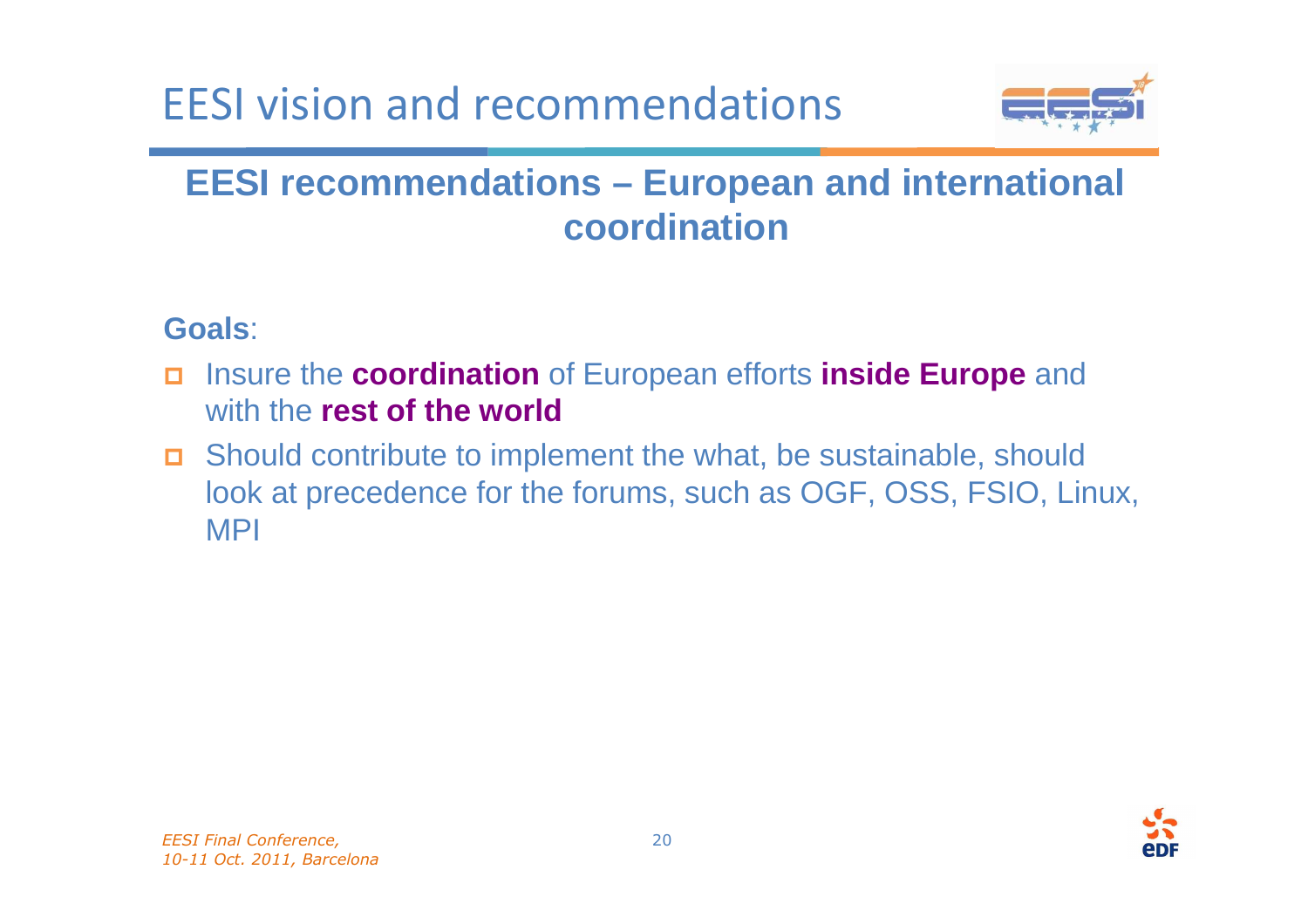## EESI vision and recommendations



*International Exascale Software Initiative*US-Europe-Asia coordination

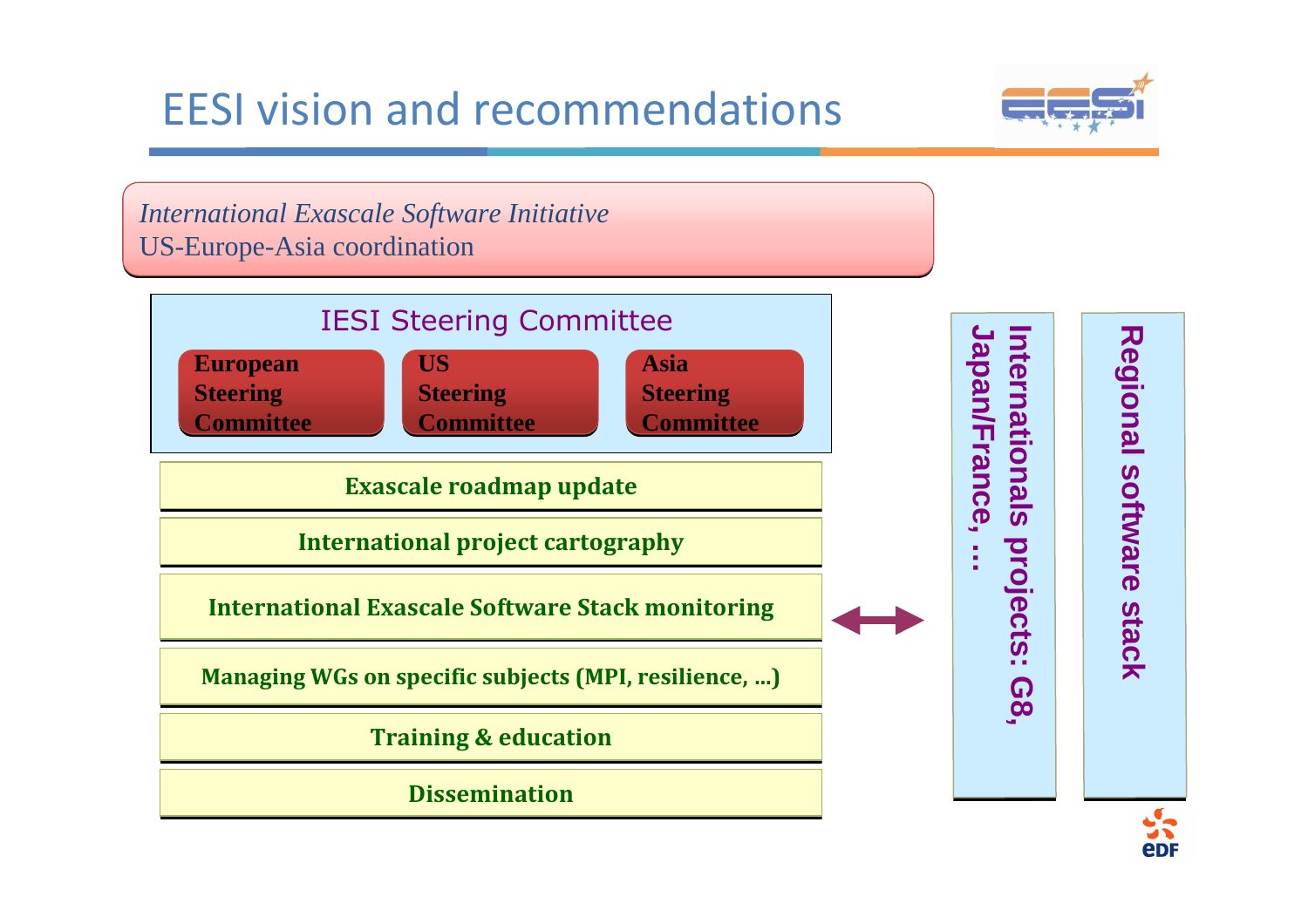

# Consequences for **not implementing** the EESI recommendations

- n world leaders in their field will contribute to non European frameworks, maybe US, certainly China in the future
	- Ex: Scientific libraries, performance tools, ...
- Not prepared when Exascale technology will be available, **lost of leadership in some scientific fields** (Climate, Bio, Material science…) and **lost of competitiveness in industry**, some of them are world leaders, e.g drug design, aeronautics, nuclear energy, Oil&Gaz, automotive
- **D** Best European researchers will collaboration with leading teams, non localized in Europe, risk of losing young researchers to US, Japan, China
- Do not engage the right efforts, at the right time with the right budget is this acceptable for strategic fields, such as Security and Defense?

22

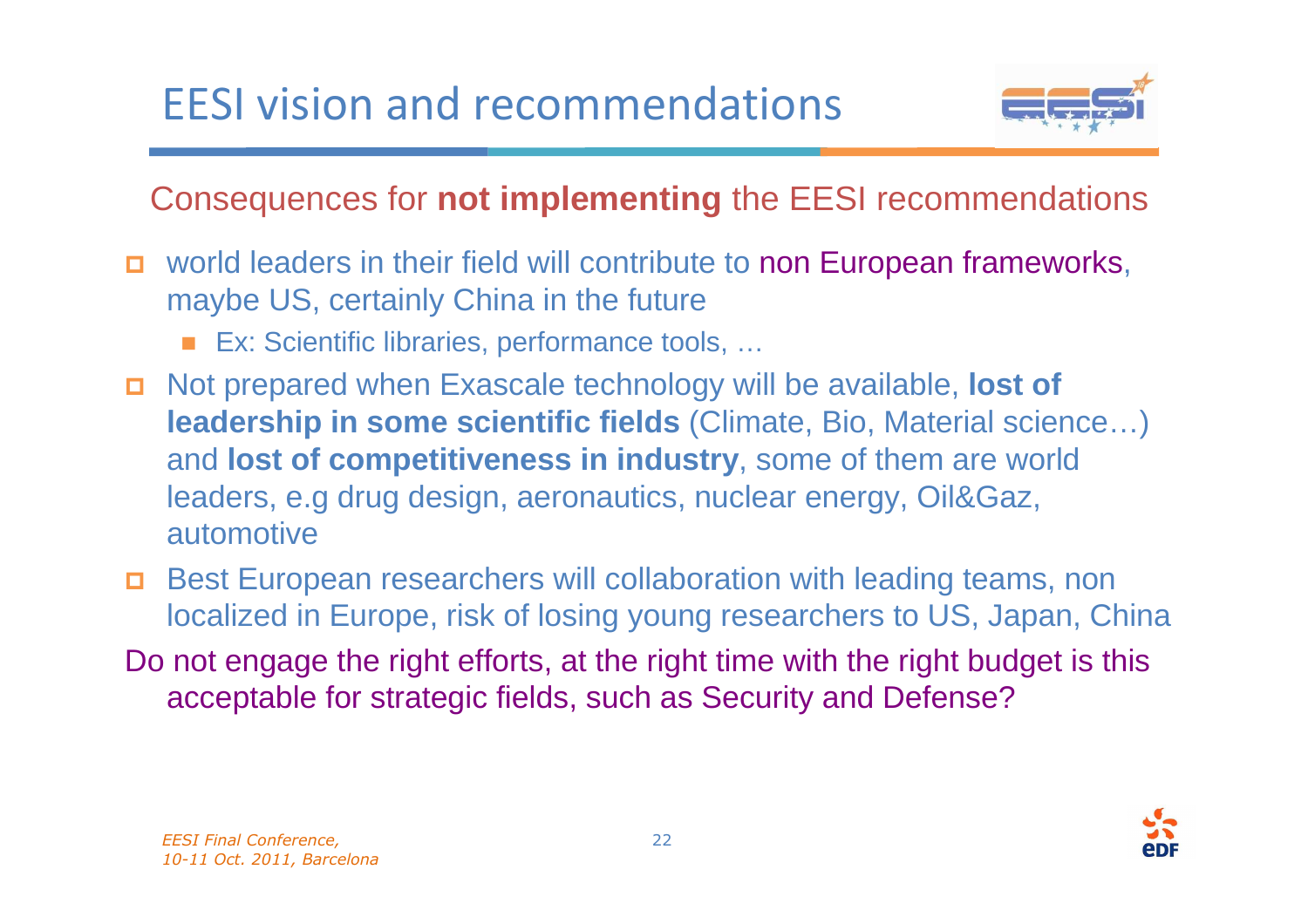# Agenda





10-11 Oct. 2011, Barcelona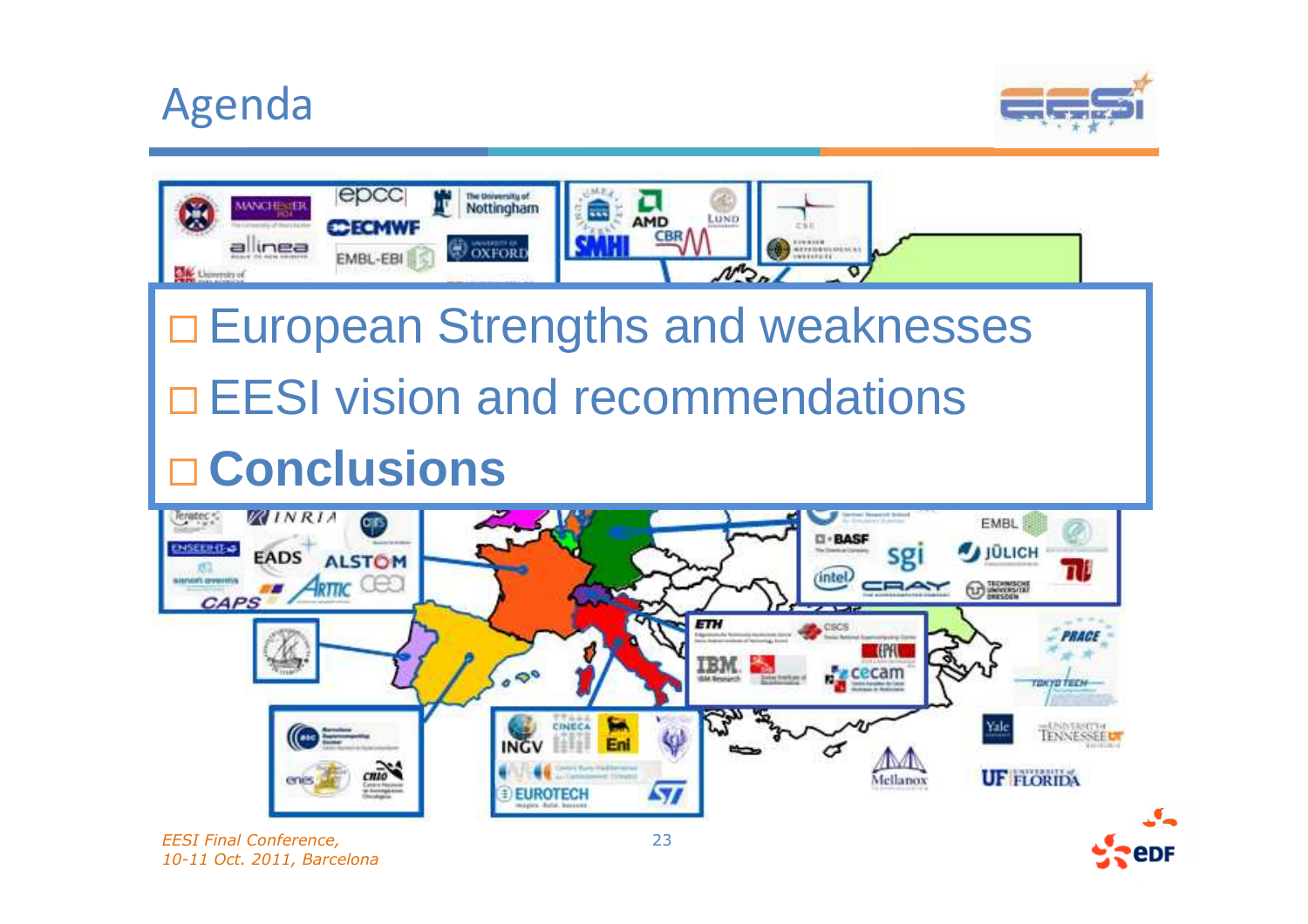

#### - Europe need for a **sustainable, long term and coordinated** effort

- $\Box$  Europe is still well positioned to be part of the few player worldwide deploying and exploiting Exascale technology but action is needed now
- О. A 2,5 to 3,5 billions euros total budget over 10 years, supported by EC, National European funding agencies, industry, … **a several decades** engagement

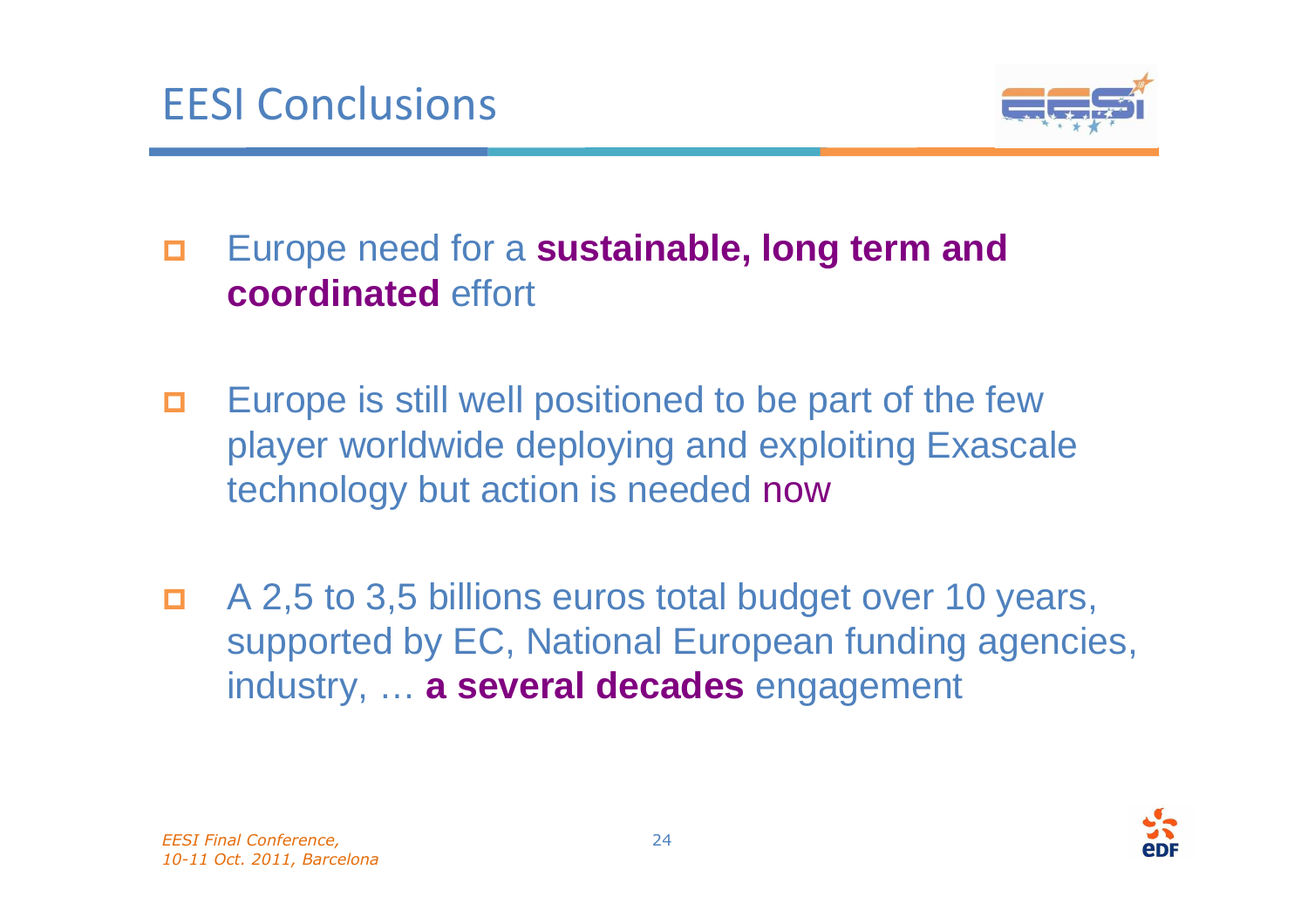

- - Scientific Computing at Exascale, from a computing and data intensive point of view are **strategic** for maintaining and developing both **European Scientific Excellence and Industry Competitiveness**
- -**International** collaboration is required
- - Europe should encourage the development of **Open Source solutions** to foster international collaborations and the emergence of international de facto standards, enabling commercial exploitation